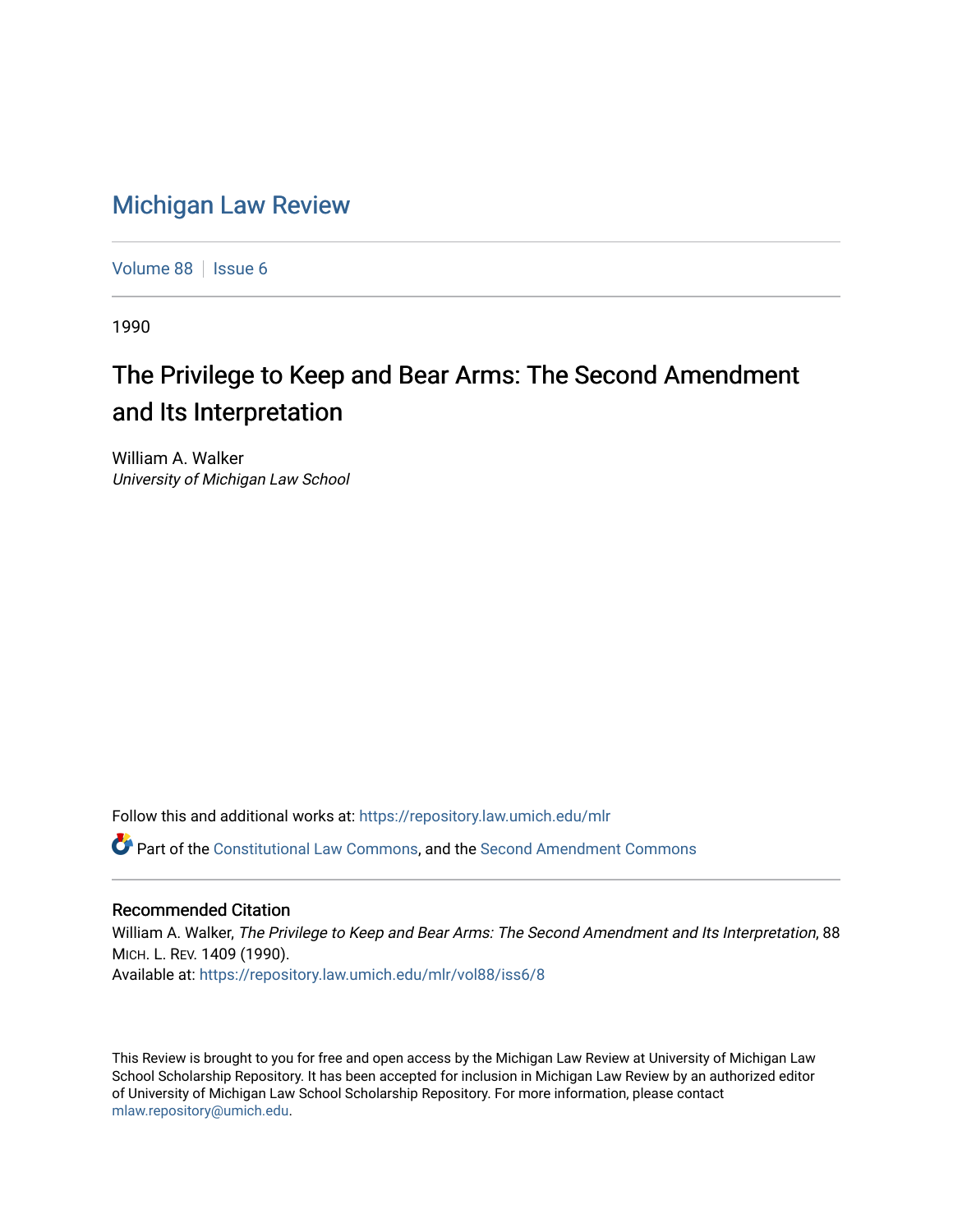THE PRIVILEGE TO KEEP AND BEAR ARMS: THE SECOND AMEND-MENT AND ITS INTERPRETATION. By *Warren Freedman.* New York: Quorum Books. 1989. Pp. x, 135. \$39.95.

A well regulated Militia, being necessary to the security of a free State, the right of the people to keep and bear Arms, shall not be infringed. <sup>1</sup>

Whether or not you read *Guns* & *Ammo,* listen to Guns 'n' Roses or see *Top Gun,* the pervasive presence of guns in American culture is unmistakable. At a time when the need to limit the proliferation of firearms (particularly those associated with criminal activity) seems more apparent than ever, opposition to such restrictions has never been greater.2 In *The Privilege to Keep and Bear Arms,* Warren Freedman3 sets out to "present[ ] the case for the anti-gun, anti-weapon, or anti-arms enthusiast" (p. ix). Following a common pro-regulation line of reasoning, Freedman's basis for arguing that firearm restrictions are constitutional is the assertion that the second amendment grants a "collective" rather than an "individual" right.4 Because the second amendment safeguards keeping and bearing arms in the context of preserving a "well-regulated militia," he argues it is valid only to the extent that firearms are related to the collective activity of the militia of any given State. Therefore the right accrues to the States or State militia collectively, not to individual citizens.

The courts have supported Freedman's theory to the extent that they consistently hold that firearms which bear no relation to the preservation of a well-regulated militia are within the purview of legislative restriction. However, the cases fall short of foreclosing the possibility that the right is held or asserted by individuals (when personal arms are kept in furtherance of State militia activity).5

*The Privilege to Keep and Bear Arms* is divided into eight chapters.

3. Attorney, and author of FEDERAL STATUTES ON ENVIRONMENTAL PROTECTION (1987); FOREIGN PLAINTIFFS IN PRODUCTS LIABILITY ACTIONS (1988); FRIVOLOUS LAWSUITS AND FRIVOLOUS DEFENSES (1987); THE RIGHT OF PRIVACY IN THE COMPUTER AGE (1987); and PROFESSIONAL SPORTS AND ANTITRUST (1987).

4. *See generally* Kates, *Handgun Prohibition and the Original Meaning of the Second Amendment,* 82 MICH. L. REv. 204, 206 (1983) (characterizing the traditional debate between the "state's right" view of anti-gun advocates and the "individual right" view of pro-gun advocates).

5. *See* Presser v. Illinois, 116 U.S. 252, 266 (1886) (citizen was barred from asserting a personal right, in part, because he did not belong to an organized militia); United States v. Miller, 307 U.S. 174 (1939) (same); United States v. Oakes, 564 F.2d 384, 387 (10th Cir. 1977) (defendant's firearm must have connection to the militia in order to assert the right); Cases v. United

<sup>1.</sup> U.S. CoNST. amend. II.

<sup>2.</sup> *See, e.g.,* Rierden, *A Child's Shooting Death Compels His Mother to Action,* N.Y. Times, Nov. 19, 1989, § 23 (Conn. weekly), at col 1 (firearm death of child sparks personal gun control campaign); *Some in N.R.A. Seek Expulsion of Bush.* N.Y. Times, July 13, 1989, Al3, col.I (NRA members circulate petition to expel President Bush from the group due to his approval of a ban on imports of semiautomatic assault weapons).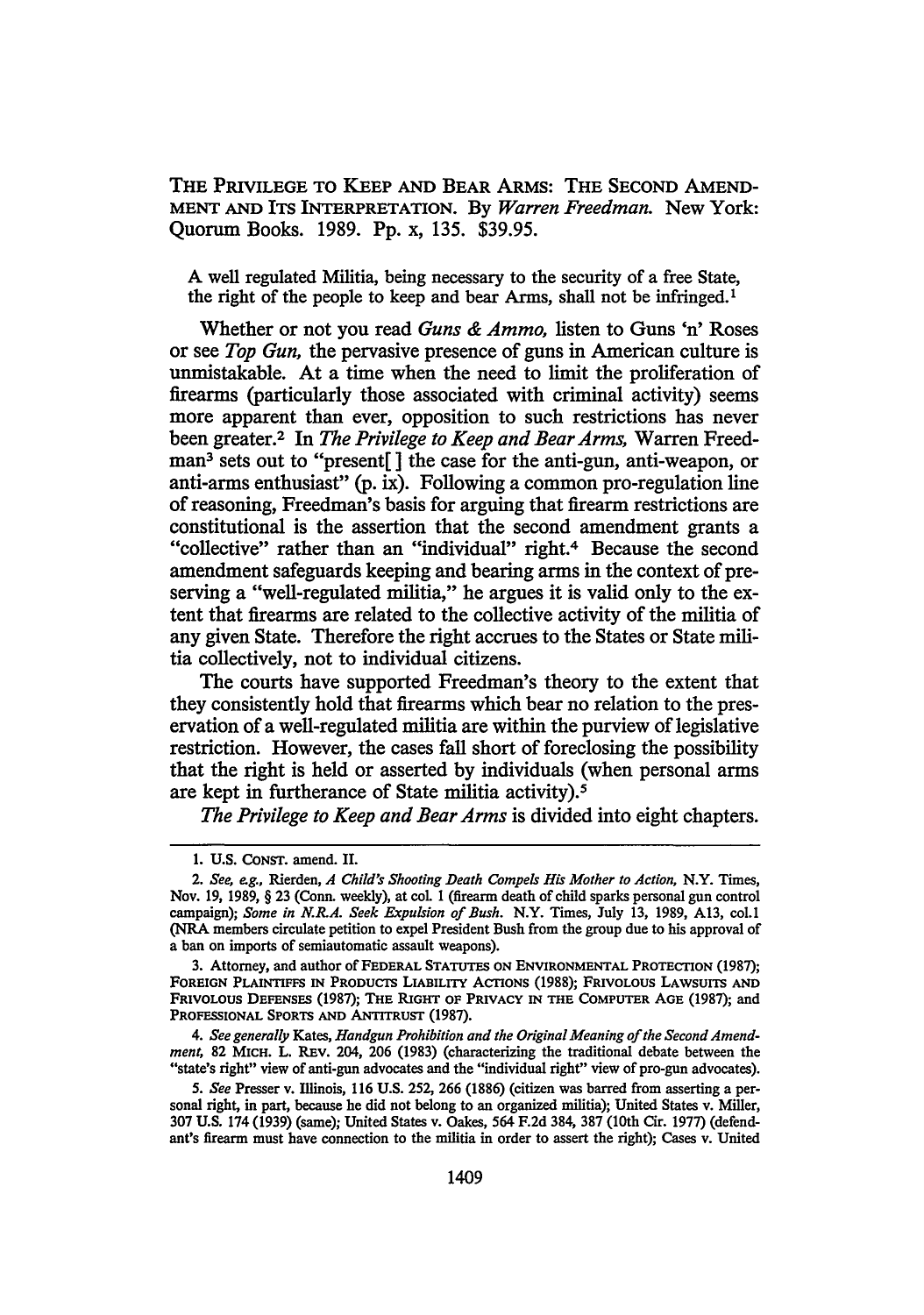These are essentially different settings for discussion of the collective right theory of the second amendment, which runs throughout. The chapters include a phrase-by-phrase annotation of the second amendment, a historical interpretation of the amendment's language, legislative and judicial treatment of gun control efforts, and theories of tort liability for gun manufacturers. Each is a step toward Freedman's stated mission: to provide "answers to the arguments set forth by the National Rifle Association and its satellites of members and of arms dealers who have products to sell," while making sure that the historical background to the second amendment is "nevertheless delineated as objectively as possible" (p. ix).

Unfortunately, Mr. Freedman's own enthusiastic anti-weapon position proves to be a stumbling block both to his ability to delineate an objective history and to provide the most persuasive answers to progun arguments. While Freedman does present many strong arguments for gun control, his ultimate effectiveness is hampered by two major problems: his apparent belief in the absurdity of the pro-gun position, and his insistence that the collective nature of the second amendment right controls the debate.

#### I. A DISMISSAL OF PRO-GUN CLAIMS

Freedman's conviction that private ownership of guns hinders rather than facilitates personal liberties<sup>6</sup> (although plausibly correct) allows him to dismiss pro-gun arguments as absurd on their face, rather than disproving them explicitly. At times his argumentative style tends toward *ad hominem* attack rather than serious confrontation of pro-gun claims. His initial reference to the NRA's "gun-toting members" (p. 19) gradually turns to "[t]he wishful thinkers favoring no control over guns" (p. 60), and later to "[t]hese same zealots" (p. 60), and finally, he simply refers to them as "the zealots" (p. 61). While these people may actually *be* "zealots," Freedman's labeling them as such does not defeat their arguments.

This confidence in the pro-gun lobby's patent absurdity hinders Freedman's ability to present the necessary counterarguments to its claims. For example, in the section which explores the application of the second amendment to the States via the fourteenth amendment, he cites authority indicating that only rights which are " 'implicit in the concept of ordered liberty' " apply to the States through incorpora-

States, 131 F.2d 916, 923 (1st Cir. 1942) (defendant had no right to possess and use firearm "on a frolic of his own").

<sup>6.</sup> Freedman points to at least three ways in which guns threaten individual safety: first, the possibility that the presence of firearms could trigger an assault that otherwise would not occur; second, the possibility that firearms facilitate the commission of crimes that would not be possible without them; and third, the possibility that assaults with firearms will increase the severity of injury or deaths as compared to assaults without them. P. 6.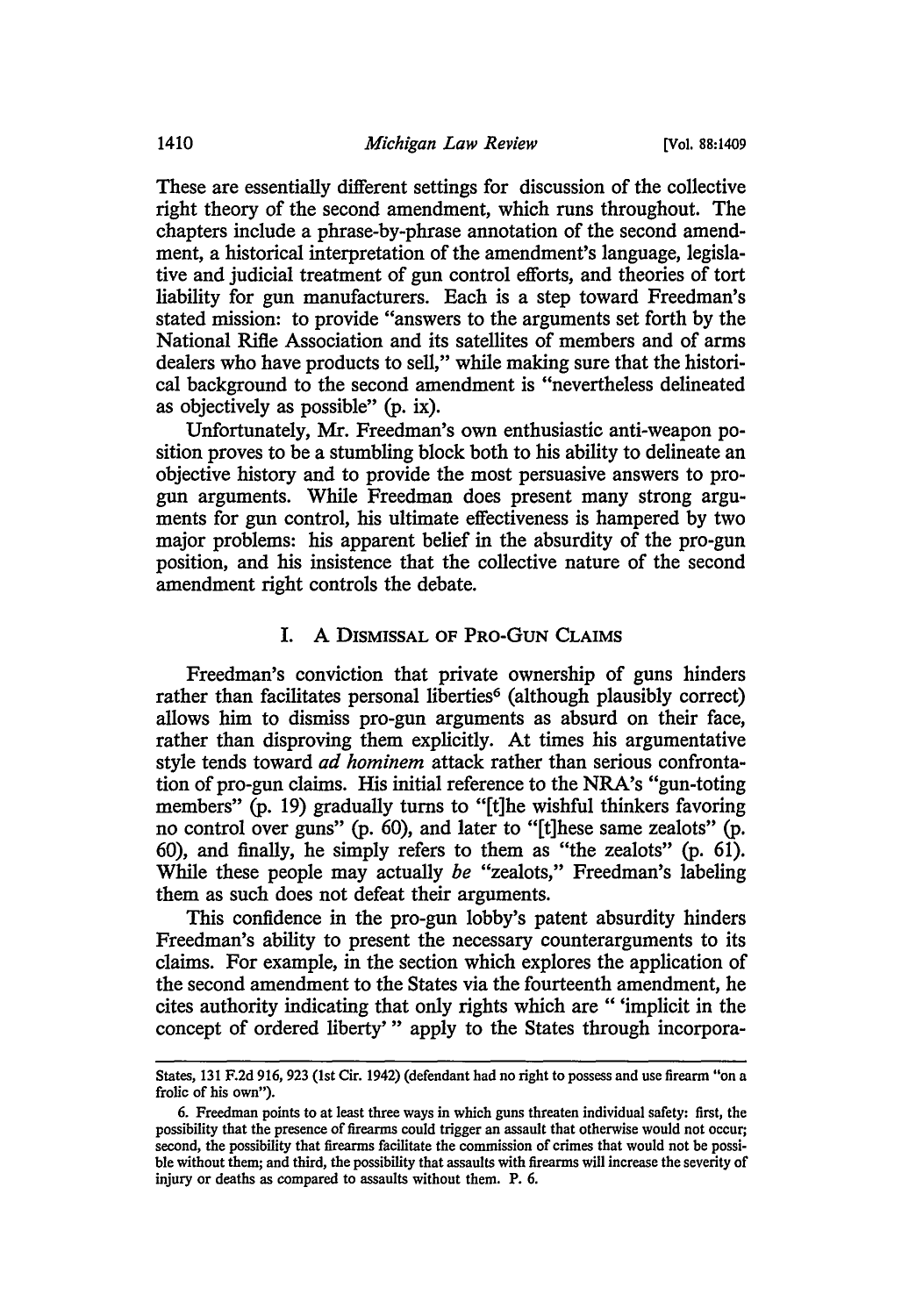tion.7 Without elaboration, he then declares: "It is incredible that these zealots could compare the right to keep and bear arms with the 'concept of ordered liberty,' much less argue that the Second Amendment delineates 'immunities that are valid as against the federal government,' the very antithesis of the Second Amendment" (p. 61).

Apart from indicating that gun enthusiasts are incredible zealots, his point is unclear. His own writing, as well as that of others, shows that the right to bear arms was, at least at one time, closely associated with the concept of ordered liberty.<sup>8</sup> Mr. Freedman also fails to explain *why* the notion that "the Second Amendment delineates immunities that are valid as against the federal government" is the "very antithesis of the Second Amendment" (p. 61). In fact, it seems clear that what little power the second amendment holds is mainly directed at disabling the *federal* government from infringing on the right to bear arms. The more tenuous argument made by pro-gun forces. (which Mr. Freedman likely intended to discredit) is the assertion that the second amendment delineates immunities that are valid as against the *States.* (This is the question the chapter purports to address.) His willingness to let the outrageousness of "these zealots" speak for itself makes his argument unintelligible.

In his efforts to paint the pro-gun lobby as a band of gun-slinging, Wild-West cowboys, Mr. Freedman trivializes some of his own arguments. He asserts that those who claim that self-defense is one of the purposes behind the right to bear arms, ''justify their conclusion by the uniquely American frontier experience of yesterday. Today, however, there is no such frontier, and people no longer depend upon guns for day-to-day survival" (p. 25). This argument is only valid as long as his implicit assertion (that people don't need guns for self-defense) remains unchallenged. Gun proponents are quick to claim, however, that people today are increasingly turning to gun ownership for selfdefense.<sup>9</sup> While this claim may not hold up to the counterargument that public safety is decreased rather than increased by the keeping of guns, 10 Freedman's flip dismissal of the self-defense argument as a

9. *See* Kates, *supra* note 4, at 268-69 (discussing the need for personal gun ownership as the police become less and less able to ensure safety).

10. Many studies have shown that individual ownership of firearms increases the likelihood of personal injury or death rather than insuring personal safety. *See, e.g.,* J. WRIGHT, P. Rossi & K. DALY, UNDER THE GUN: WEAPONS, CRIME AND VIOLENCE IN AMERICA 139-48 (1983) (collecting studies, but ultimately disagreeing with their conclusions); Zimring, *Street Crime and* 

<sup>7.</sup> P. 61 (quoting Palko v. Connecticut, 302 U.S. 319, 325 (1937).

<sup>8.</sup> *See* p. 22 ("Formal state militia described in the Second Amendment was the vehicle to prevent the establishment of a standing federal army that could oppress the states and the citizens thereof."); *see also* Beschle, *Reconsidering the Second Amendment: Constitutional Protection for a Right of Security,* 9 HAMLINE L. REv. 69, 82 (1986) ("It seems clear that the Framers envisioned a right of the people to bear arms to oppose an oppressive government."); Kates, *supra* note 4, at 230 (1983) (finding that the founders believed that self-defense was an inalienable right, and derived from it the right to resist tyranny, therefore making the right to bear arms "necessary to the security of a free state").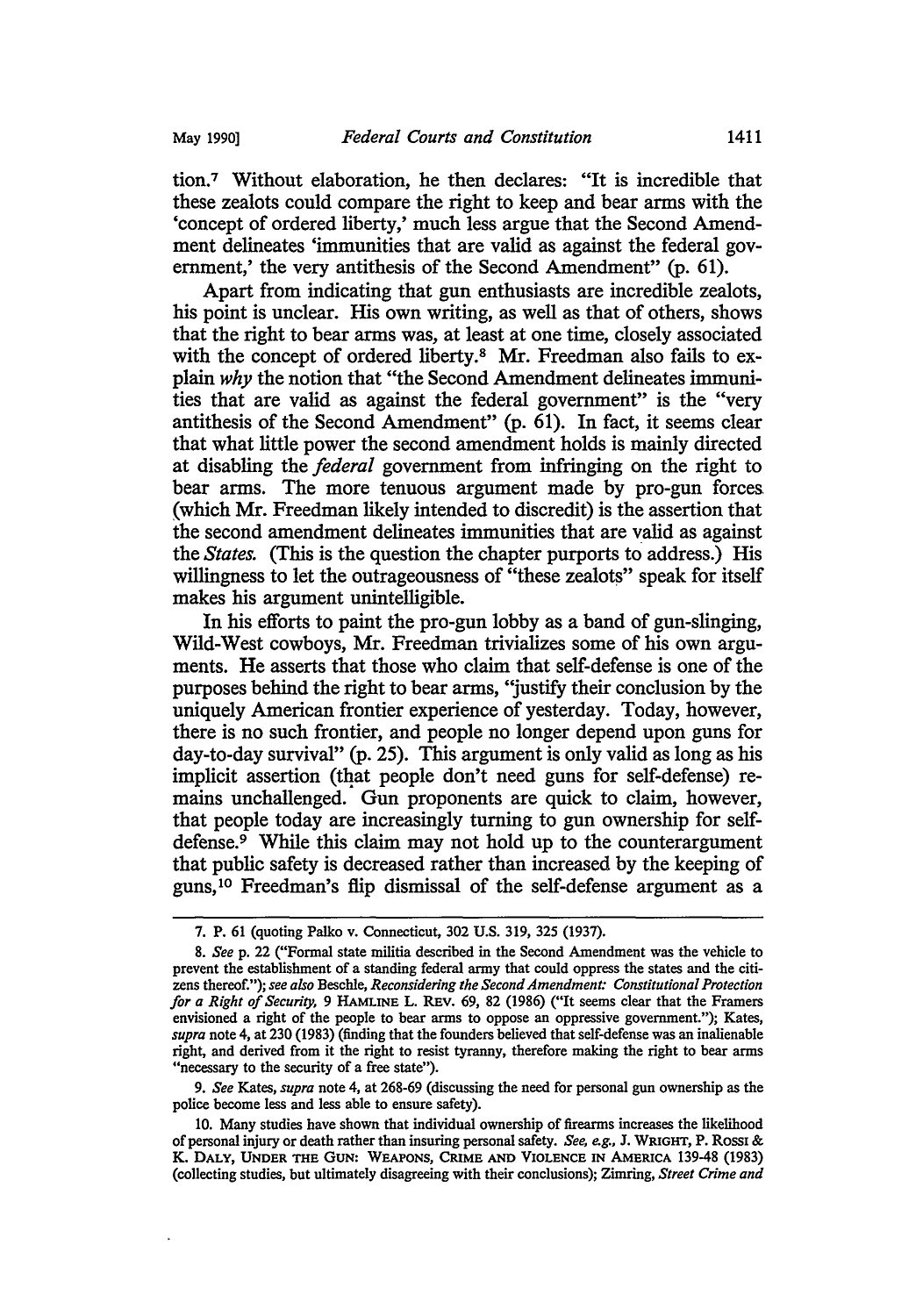relic of bygone times avoids the entire issue.

### II. TOTAL ADHERENCE TO THE COLLECTIVE RIGHT THEORY

The book's second problem is that Freedman's exclusive reliance on the "collective" right theory to justify constitutional gun control<sup>11</sup> forces him into a corner where he must deny that any individual characteristics of the right to bear arms ever existed. Unfortunately, the history of the second amendment seems to show that even if the right to bear arms were only applicable to weapons intended for collective use *(i.e.,* the militia), it inhered in the individual.

The militia at the time of the second amendment's adoption was comprised of every adult male, and each was expected to supply his own weapon and be on call for periodic duty. 12 Therefore, even if the right to keep and bear arms is only valid in the context of maintaining a well-regulated militia (as the case law implies), the right originally applied to the individual citizen who was required to keep his militia weapons at home.<sup>13</sup> By refusing to credit even a partially personal aspect of what may be a largely collective right, Freedman is forced to deny a historical reality that virtually everyone (even himself, on occasion) seems to acknowledge. Freedman ignores his own admission that the militia required individuals to supply their own guns (pp. 22, 45), and baldly asserts that "the militia 'keep' arms in that the arms are not private property but belong to the governments" (p. 26). The statement appears to be his own linguistic interpretation since he offers no authority to back it up.

Mr. Freedman is so emphatically opposed to conceding that the second amendment grants citizens any individual rights at all that he occasionally makes claims that cannot be supported. For example, in section 2.4 he interprets the second amendment language: "the right of the people," to mean: "at most a privilege" (pp. 25-26). His logic is as follows:

[A] "right" can be qualified by reference to reasonableness, as illustrated by the Fourth Amendment, which balances the "right of the people to be secure in their persons, houses, papers and effects" against "unreasonable searches and seizures." The Second Amendment also balances the "right of the people" in the sense that collective action and not individual action is necessary to protect it. Thus, the entitlement is at most a "privilege" to keep and bear arms. [p. 26; footnote omitted]

*New Guns: Some Implications for Firearms Control,* 4 J. CRIM. JUST. *95* (1976) (privately purchased firearms are likely to enter the stream of guns used in crimes).

<sup>11.</sup> *See supra* notes 4-5 and accompanying text.

<sup>12.</sup> *See* Kates, *supra* note 4, at 214-15. Even Freedman himself admits that, in the first years after the passage of the Bill of Rights, the militia was defined as "the entire able·bodied militaryage male citizenry of the United States [which] required those males to own their own firearms." P. 22.

<sup>13.</sup> *See* Kates, *supra* note 4, at 214-15.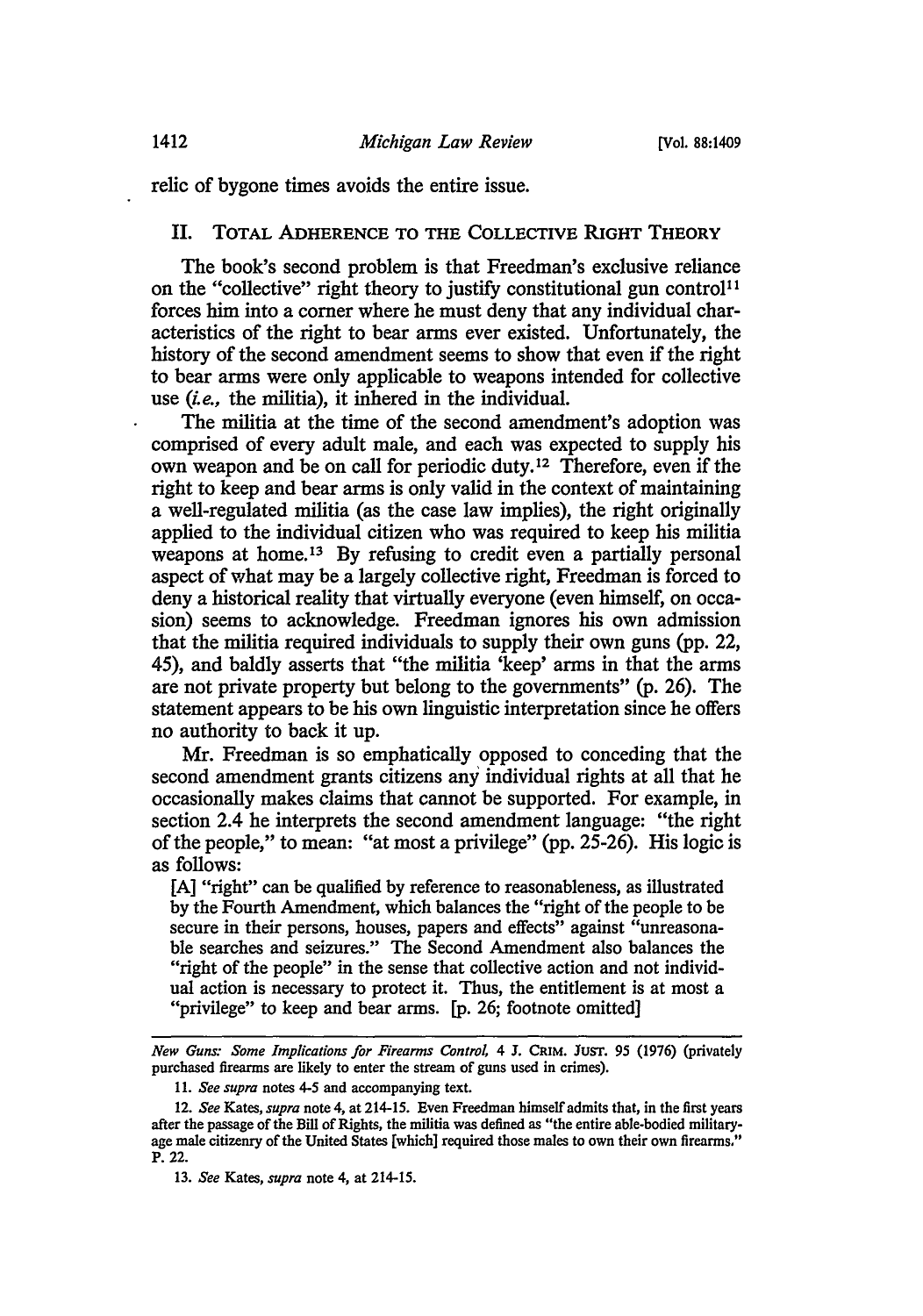His analogy to the fourth amendment clearly fails since that amendment contains a reasonableness standard *in the text,* whereas the language of the second amendment is most notable for its absoluteness ("shall not be infringed"). 14 Furthermore, the "balance" he implies is not really a balance at all. The collective action to which he refers is presumably that of the state militia. Yet this collective action is not *balanced* against the right to bear arms, but rather defines the context in which the right exists at all.<sup>15</sup>

Additionally, Freedman makes assertions that may or may not be provable, but makes no attempt to support them. In his survey of the state constitutions that contain rights to bear arms, he lists fifteen states with provisions that (in their text) clearly give individuals a right to bear arms, and lists twenty-two other state constitutional provisions as "holding to the collective right theory" (p. 29). Those which he claims adopt his "collective" theory include states which have provisions identical to the second amendment (and are therefore subject to the same debate which produced Mr. Freedman's book), and even one (Vermont) that provides that "the people have a right to bear arms for the defense of themselves and the state" (p. 30). While the case law in Vermont may hold this to give only a collective right, 16 Freedman makes no indication of such treatment, and its language certainly appears to allow individual firearm possession for selfdefense.17

\* \* \*

*The Privilege to Keep and Bear Arms* has a chapter on theories of tort liability against gun manufacturers and distributors.<sup>18</sup> While

16. *See* State v. Duranleau, 128 Vt. 206, 260 A.2d 383 (1969) (question of individual nature of the right remains ambiguous).

17. While it is perfectly possible that Mr. Freedman's assessment of these provisions is correct, his habit of omitting or glossing over seemingly important information gives even the sympathetic reader the impression that Freedman is trying to deceive. The most egregious example is where he claims the 1968 Supreme Court case of Duncan v. Louisiana, 391 U.S. 145 (1968), was "overruled in 1937 by Palko v. Connecticut," 302 U.S. 319 (1937). P. 61. While his argument did not depend on which overruled the other, it is a typical example of the kind of questionable use of authority which, when coupled with his flippant tone, tends to discredit his position.

18. The most notable among these are: the theory of negligent entrustment (holding manufacturers and dealers liable for reasonably foreseeable harm that will result from entrustment of certain firearms to certain people) (p. 94), a theory of strict liability for "ultrahazardous activities" (arguing that the risk of serious injury from handguns in particular warrants strict liability for all damages resulting from their use) (p. 101), and liability for "dispensing of firearms and guns to persons with criminal intent" (analogizing to dram shop acts imposing liability on servers of alcohol) (pp. 102-03).

<sup>-</sup> 14. U.S. CoNST. amend. II; *see also,* Beschle, *supra* note 8, at 101-02 (noting that the use of the term "unreasonable" in the fourth amendment implies a balancing test).

<sup>15.</sup> The only support Freedman uses to back up his assertion is a law review article which reads: "[T]he second amendment right of security is also an individual right, albeit one that requires collective action to protect it." Beschle, *supra* note 8, at 102. *As* noted above, this does not necessarily imply a balancing test, but rather argues that the individual right to bear arms can only be asserted if in conformity with collective (militia) activity. Also, it is interestingly in direct opposition to his claim that the second amendment grants a collective right.